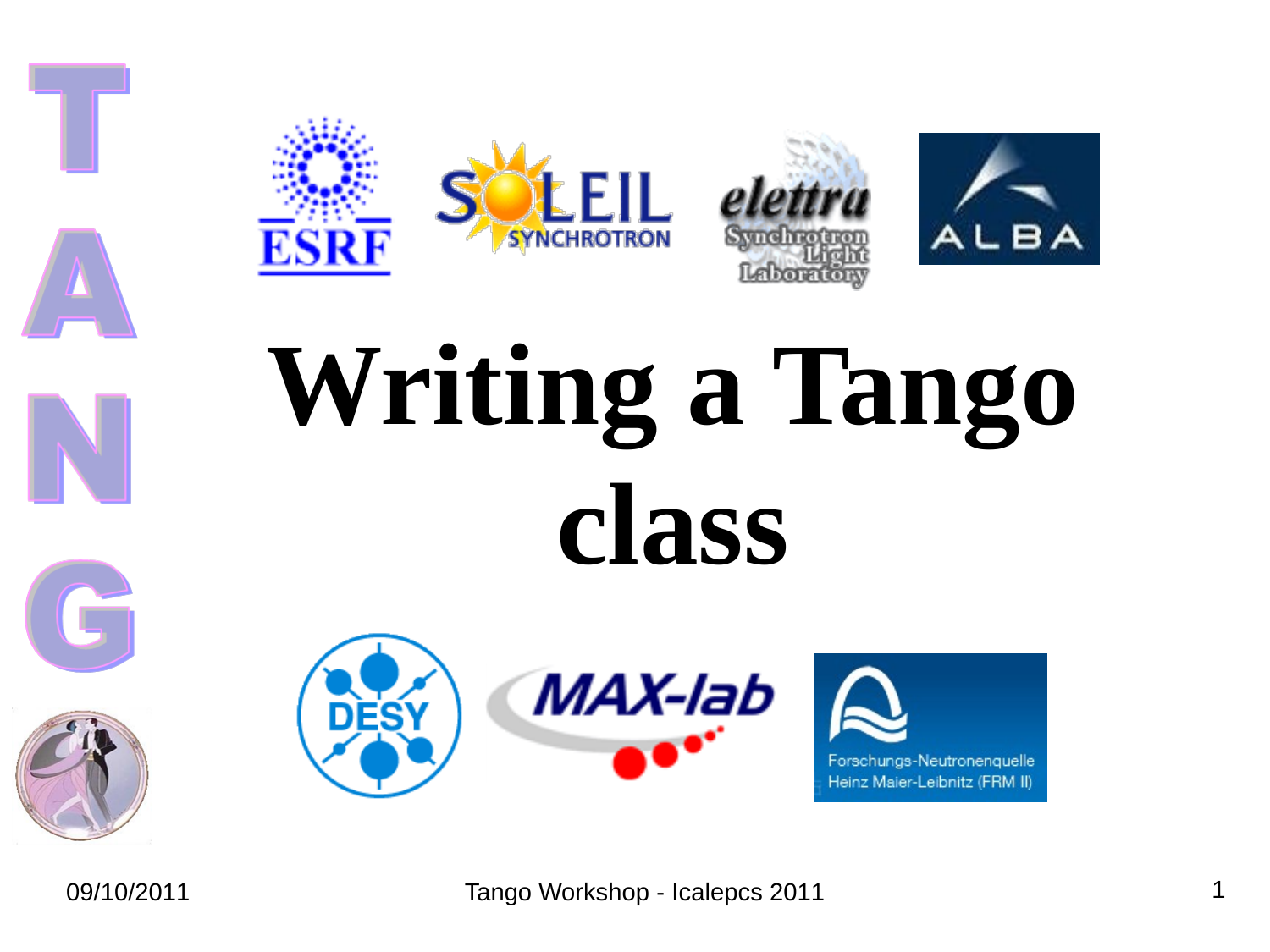

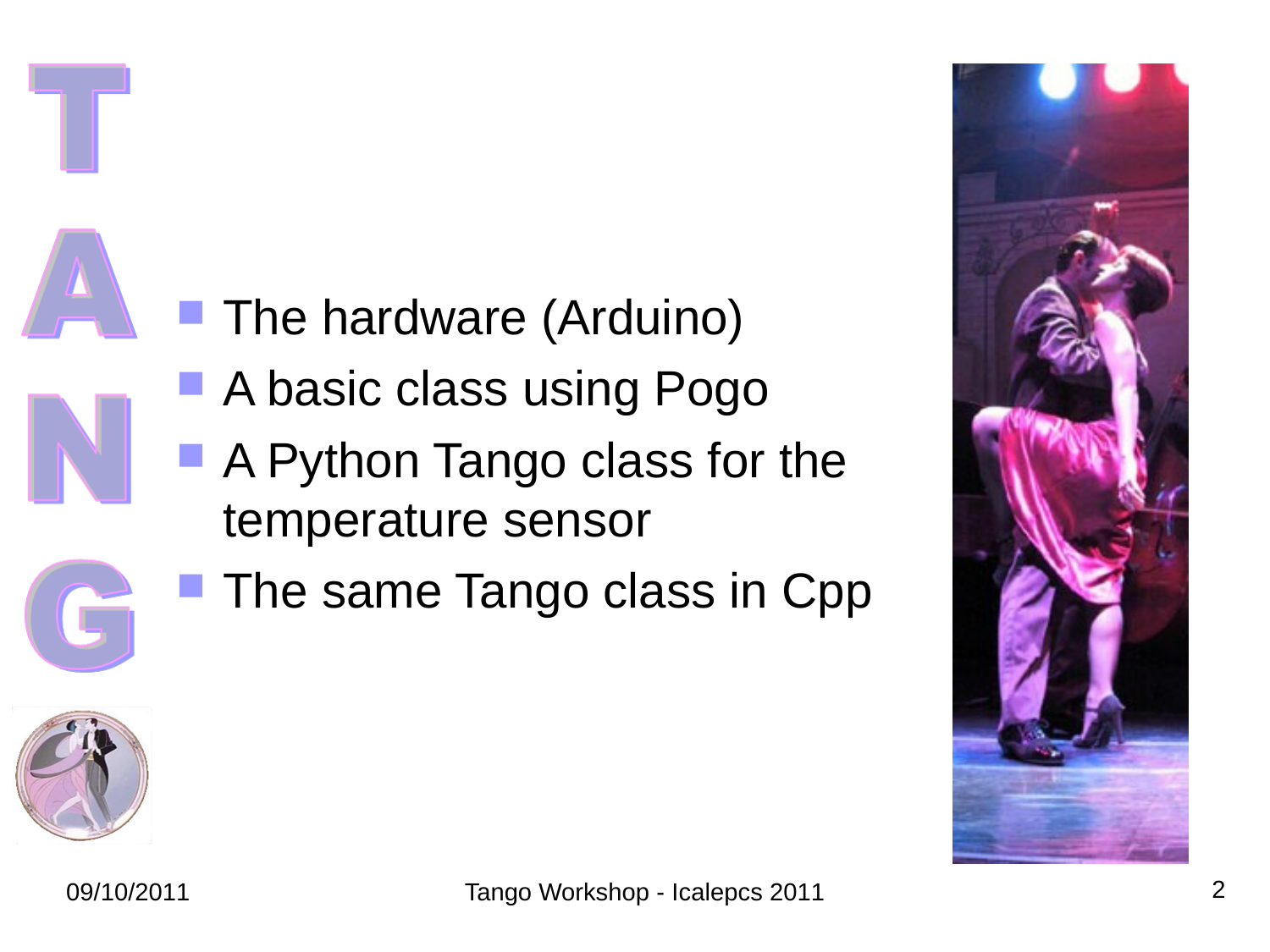- A temperature controller
	- Based on Arduino UNO board
		- http://arduino.cc/en/
	- Temperature sensor is a LM 35 chip from NI
	- Arduino UNO board connected to your PC using a USB port



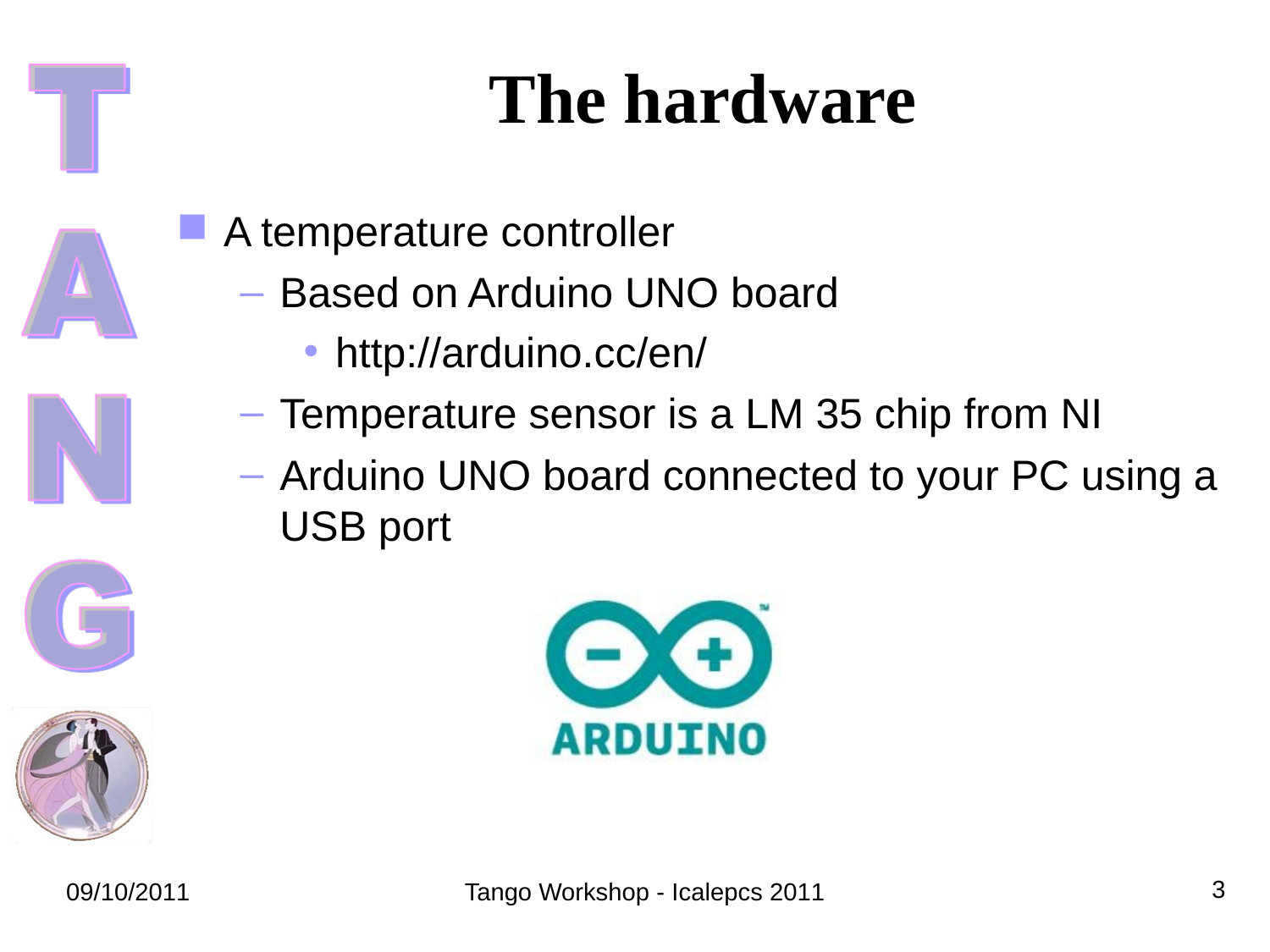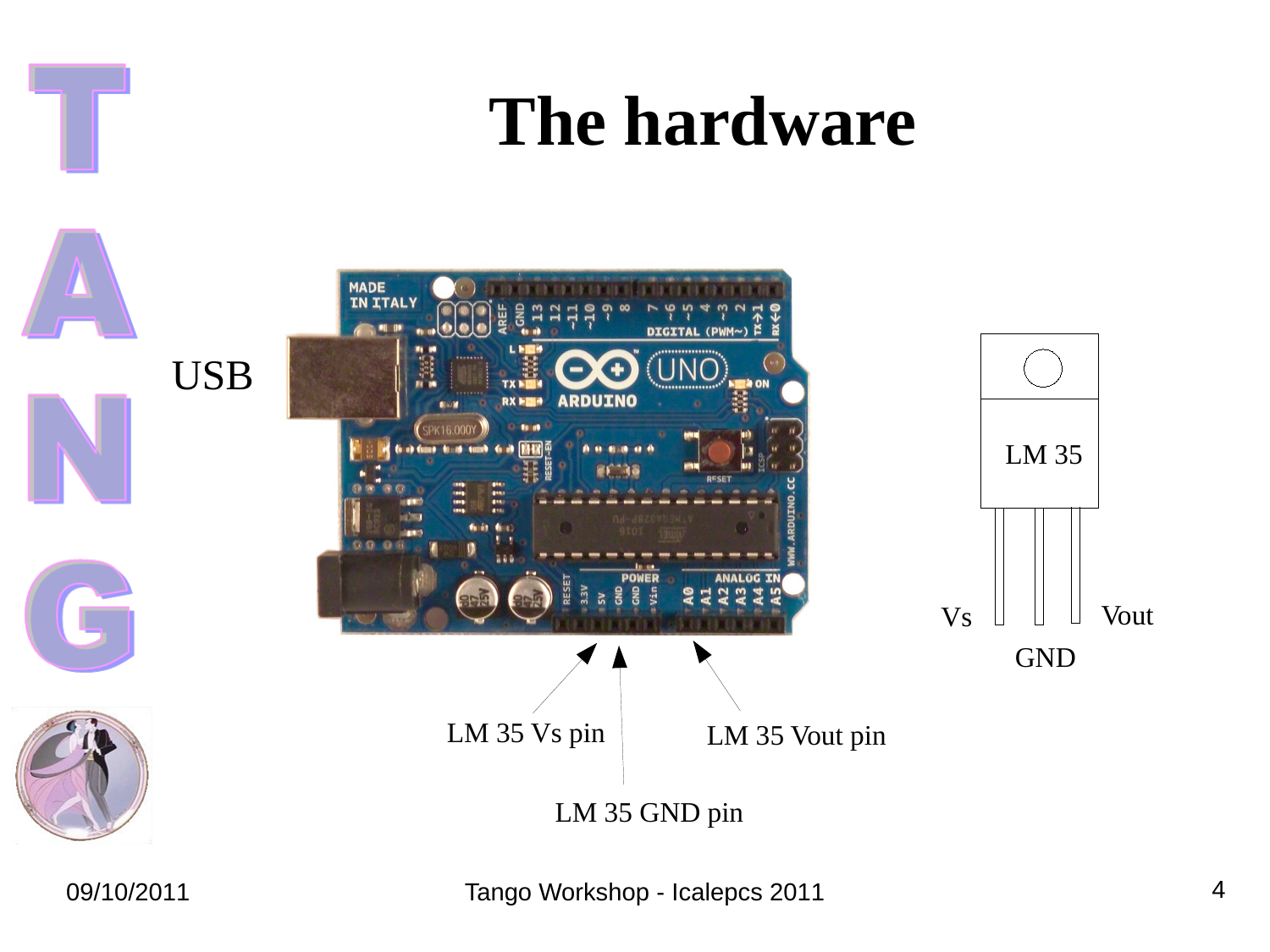



#### Arduino UNO

- Atmega 38 microcontroller 8 bits
	- 16 Mhz 32 KB flash + 2KB SRAM + 1 KB EEPROM
- $-$  14 digital I/O (6 PWM)
- 6 analog inputs
	- $\cdot$  10 bits  $/$  0 5 Volts
- 1 Serial line
	- External or via USB
- LM 35
	- 10 mV / Celcius deg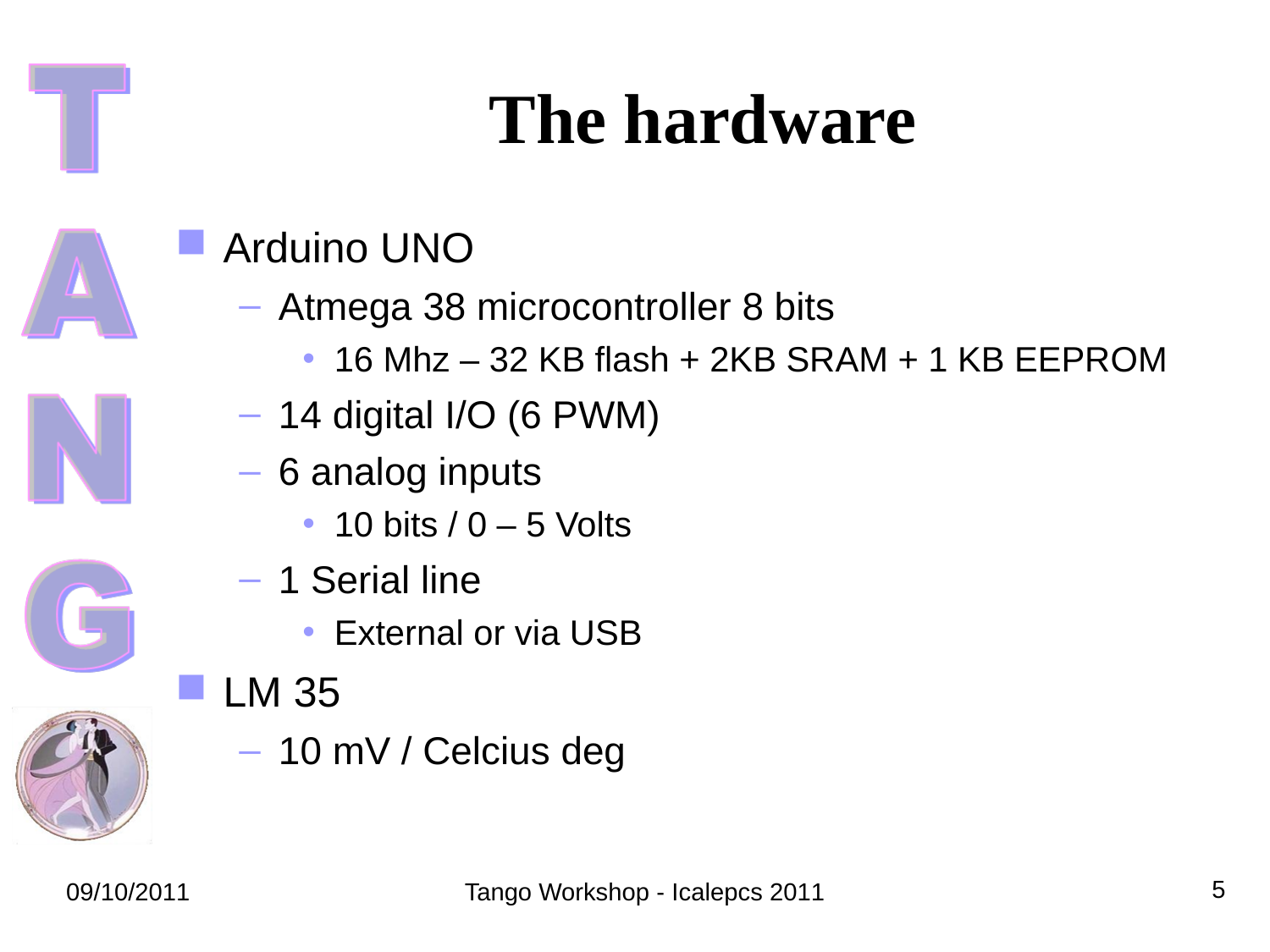

- A small program running in the Arduino controller chip has been written
	- If the Arduino receives the character '**T**', it returns the temperature (in Celsius degree) coded as a float number in a string (eg: '22.34')
	- 'Protocol error' is returned for all other character

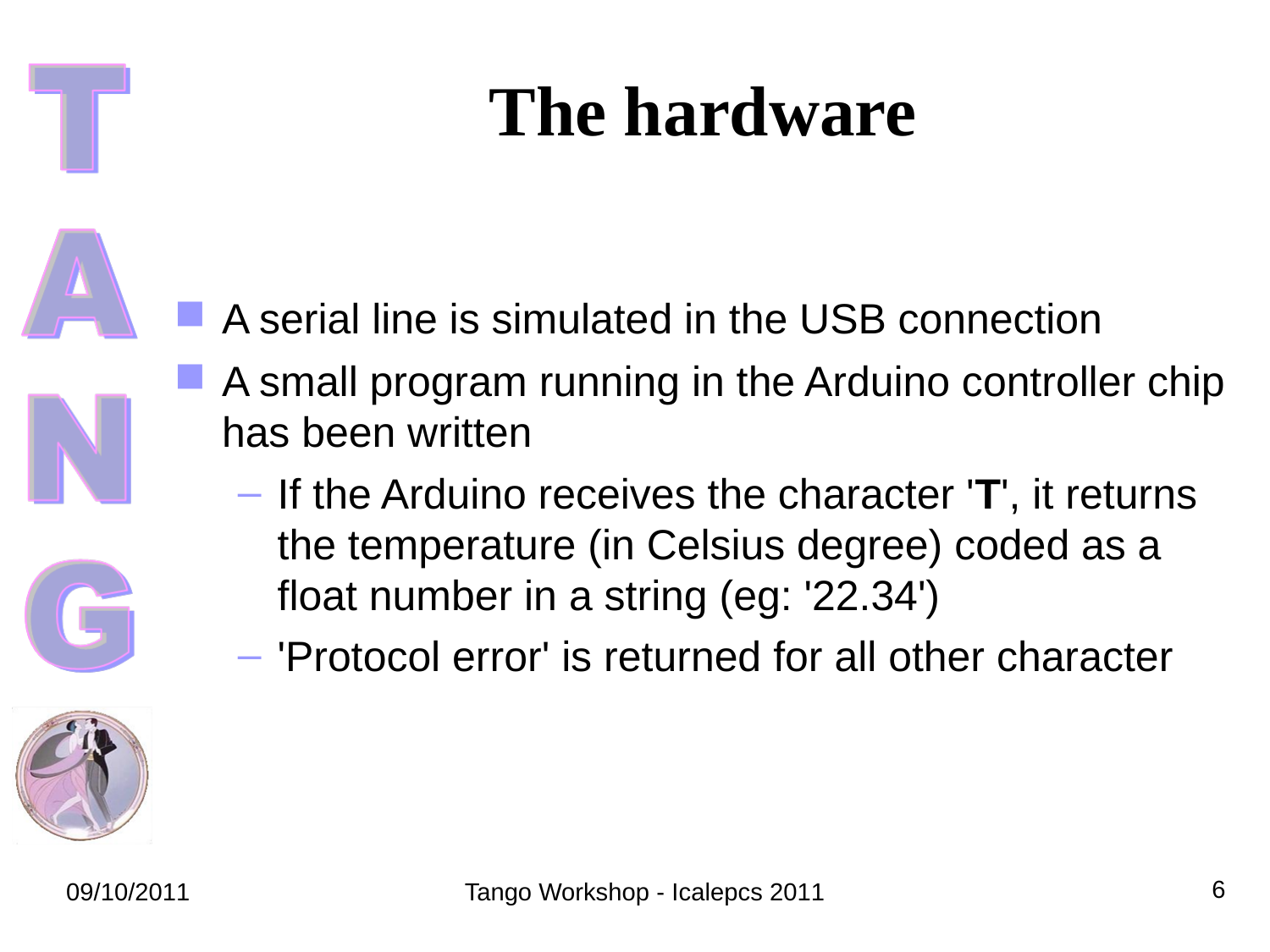

- Which device states?
- Which commands?
- Which attributes?
- No real rules to decide what has to be implemented using commands or attributes

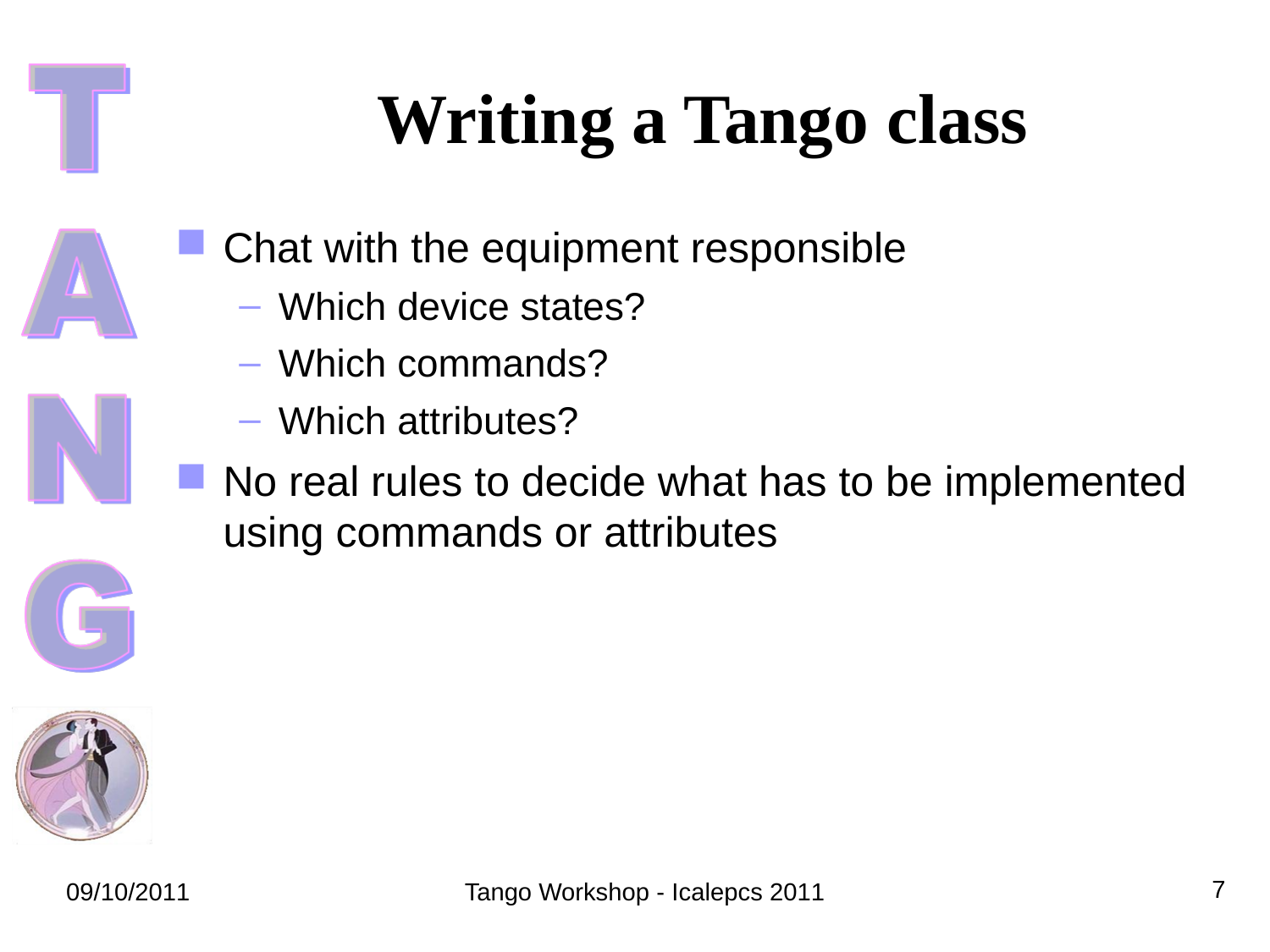- Writing Tango device class need some glue code. We are using a code generator with a GUI called **POGO: P**rogram **O**bviously used to **G**enerate **O**bject
	- Following some simple rules, it's possible to use it during all the device class development cycle (not only for the first generation)



- C++, Python Tango device class glue code
- Makefile (C++)
- Basic Tango device class documentation (HTML)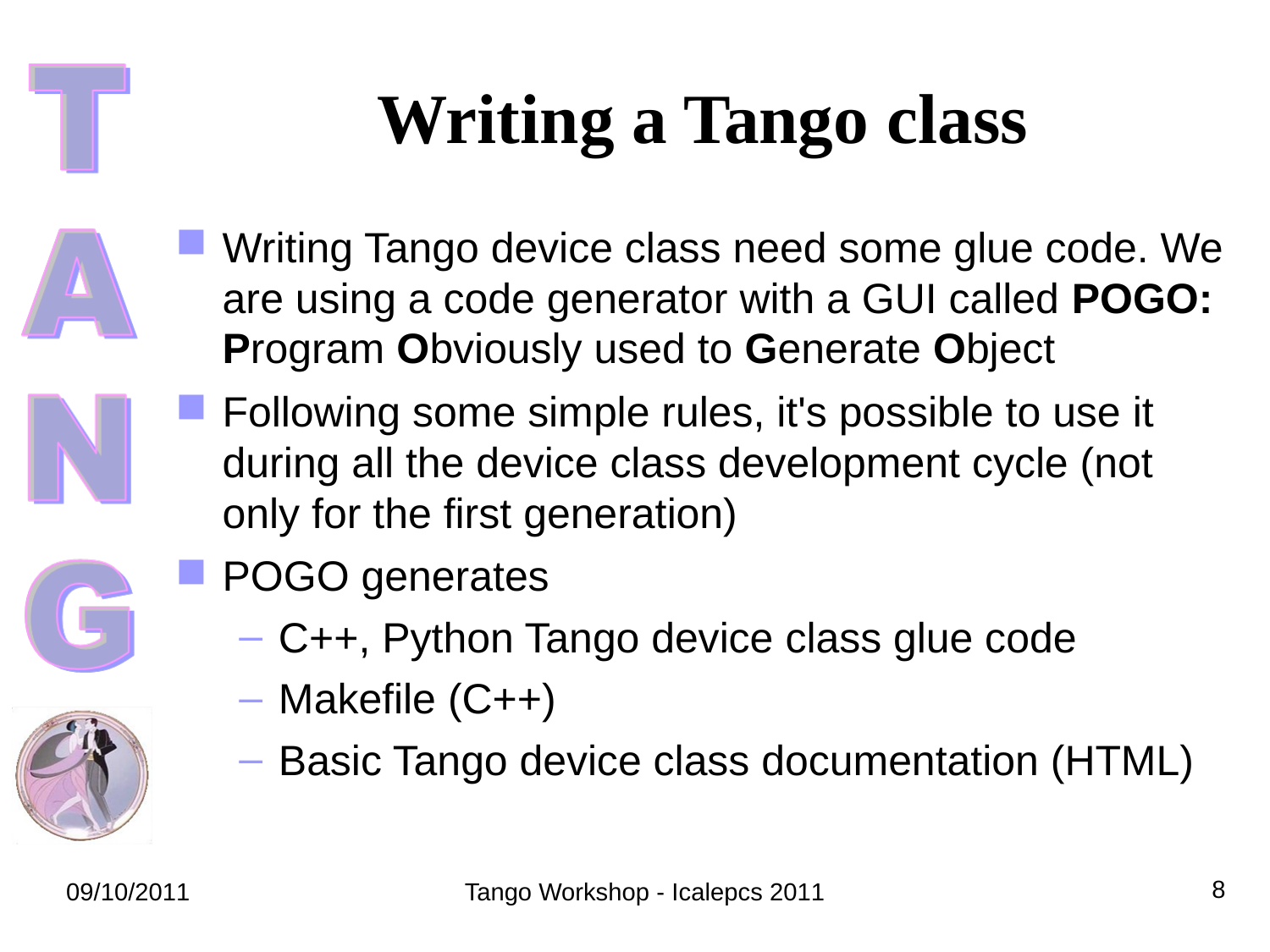- Using Pogo you
	- Give Tango class name
	- Define Tango device state(s)
	- Define Tango device command(s)
	- Define Tango device attribute(s)
	- Define Tango device state machine
	- Define Tango device property(ies)
	- Enter Tango device documentation

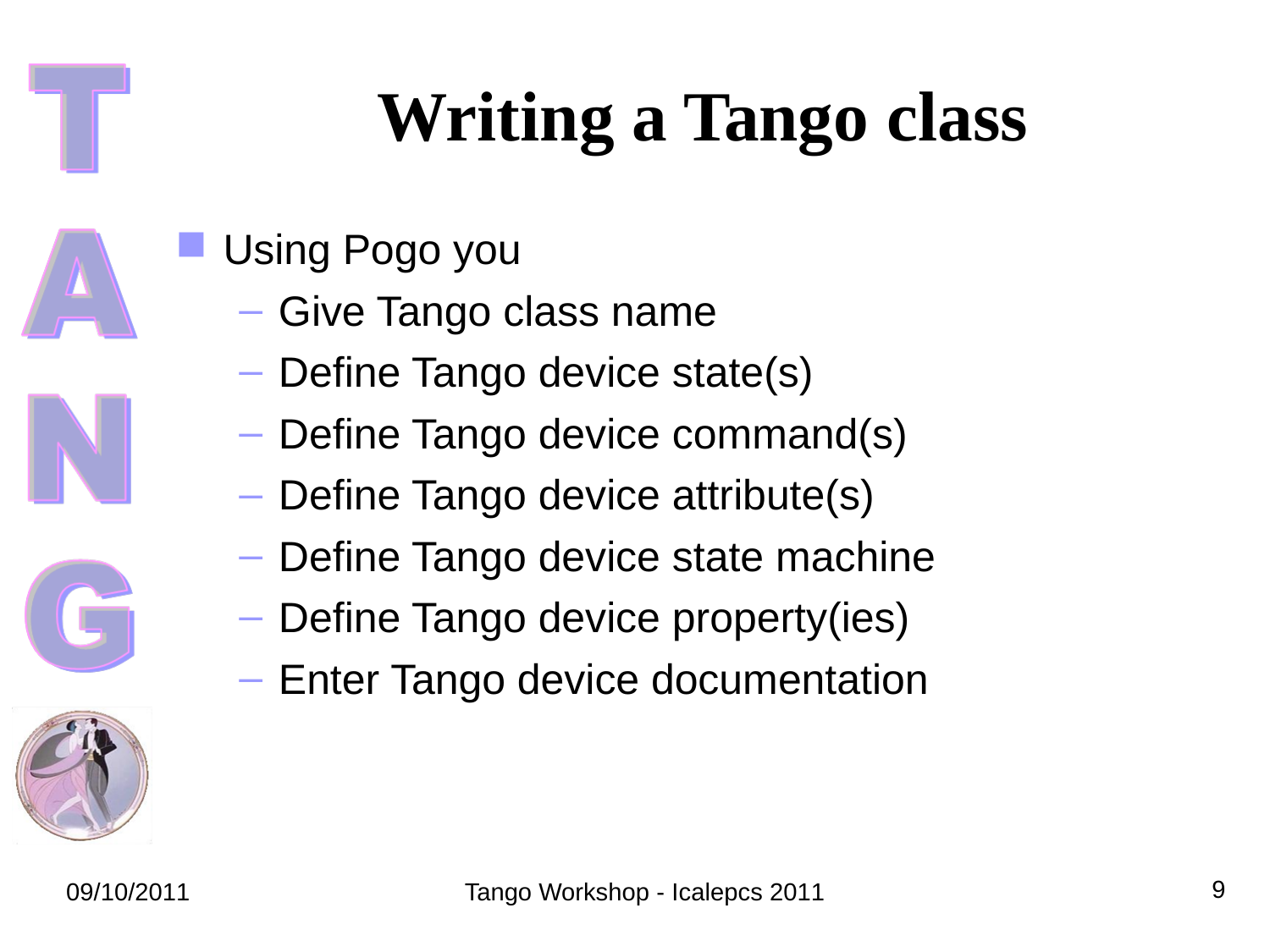# **A simple Tango class**

Let's generate a SkiLift Tango class

- 3 states: ON, OFF, FAULT
- 3 commands

|              | <b>Name</b>    | In   | Out         | <b>Allowed</b> |
|--------------|----------------|------|-------------|----------------|
|              | <b>Reset</b>   | Void | <b>Void</b> | If FAULT       |
|              | On             | Void | Void        | If OFF         |
|              | $\overline{C}$ | Void | Void        | <b>Always</b>  |
| 3 attributes |                |      |             |                |



| <b>Name</b>  | <b>Type</b> | <b>Format</b> | <b>Writable</b> |
|--------------|-------------|---------------|-----------------|
| <b>Speed</b> | double      | scalar        | read/write      |
| Wind speed   | double      | scalar        | read            |
| Seats pos    | long        | spectrum      | read            |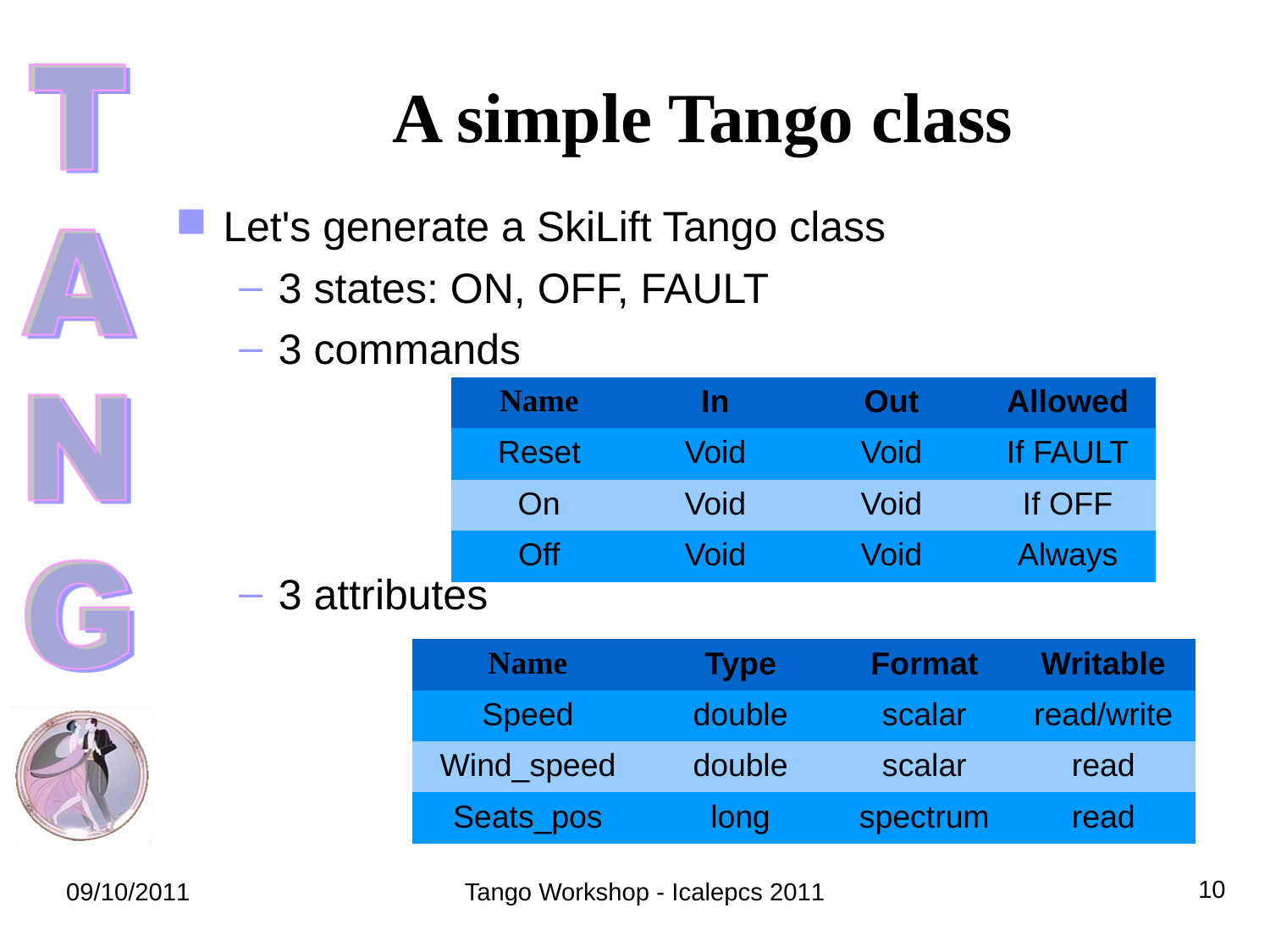#### **The temperature sensor Tango class**

- Tango class name: **GrenobleTemp**
- 2 states: **OFF, ON** (ALARM)
- 1 attribute:
	- **Temp**
		- Scalar, float, read
		- Label = Temperature, unit =  $deg$
		- Quality factor invalid if state != ON, ALARM
- 2 commands
	- **On** allowed only if OFF state
	- **Off** allowed only in ON state
- 1 device property: **SerialLine** string
- Python as language
- Start "pogo-6" from a shell window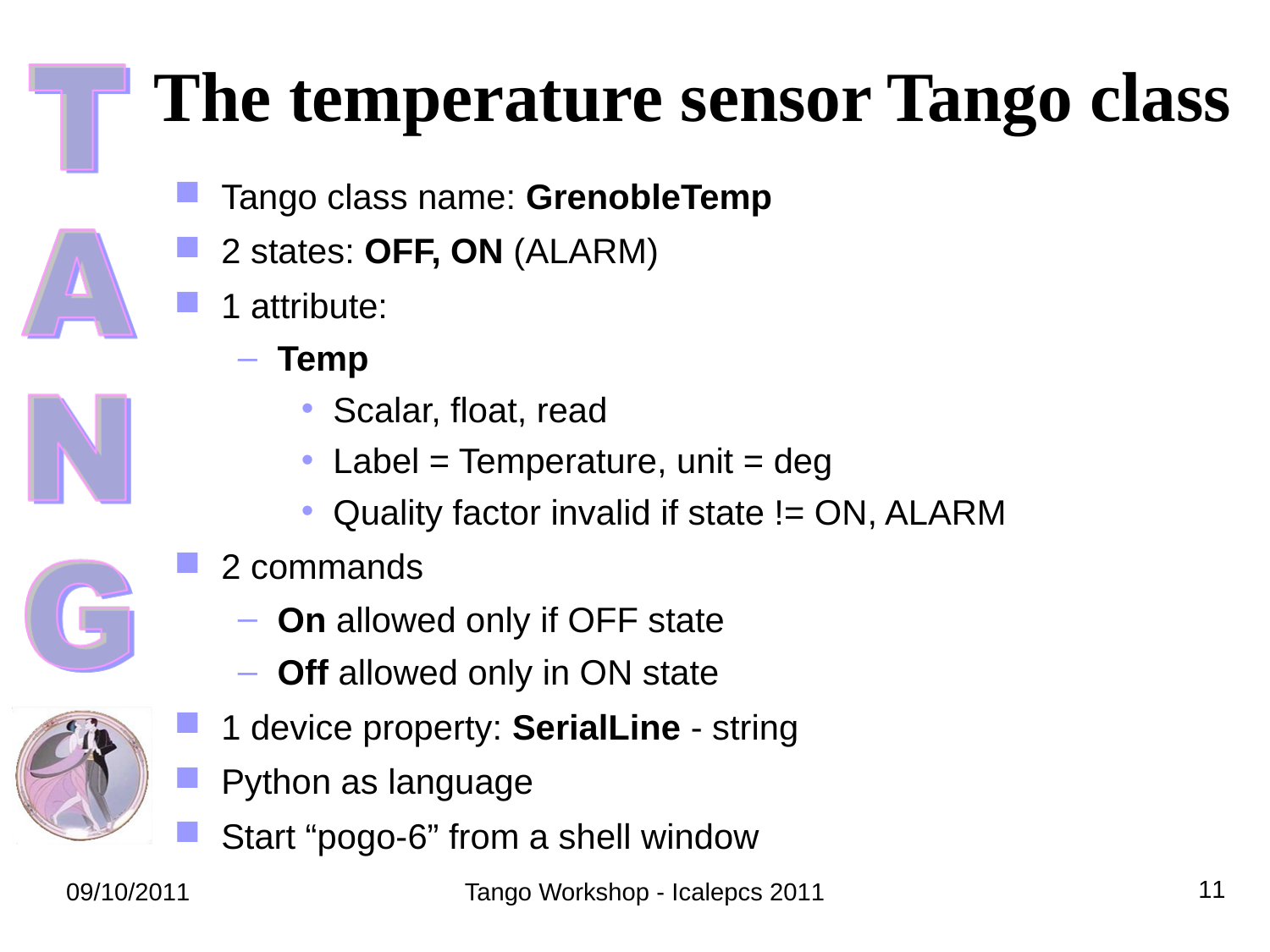#### **Device server in database**

- By default, POGO generates
	- Device Server name = Tango class name
		- Server name = class name = "GrenobleTemp"
- Start Jive to register device server process in database
	- Click "Edit / Create server" to register your device server
- Choose one instance name
- Choose a device name following Tango device name syntax

#### **domain/family/member**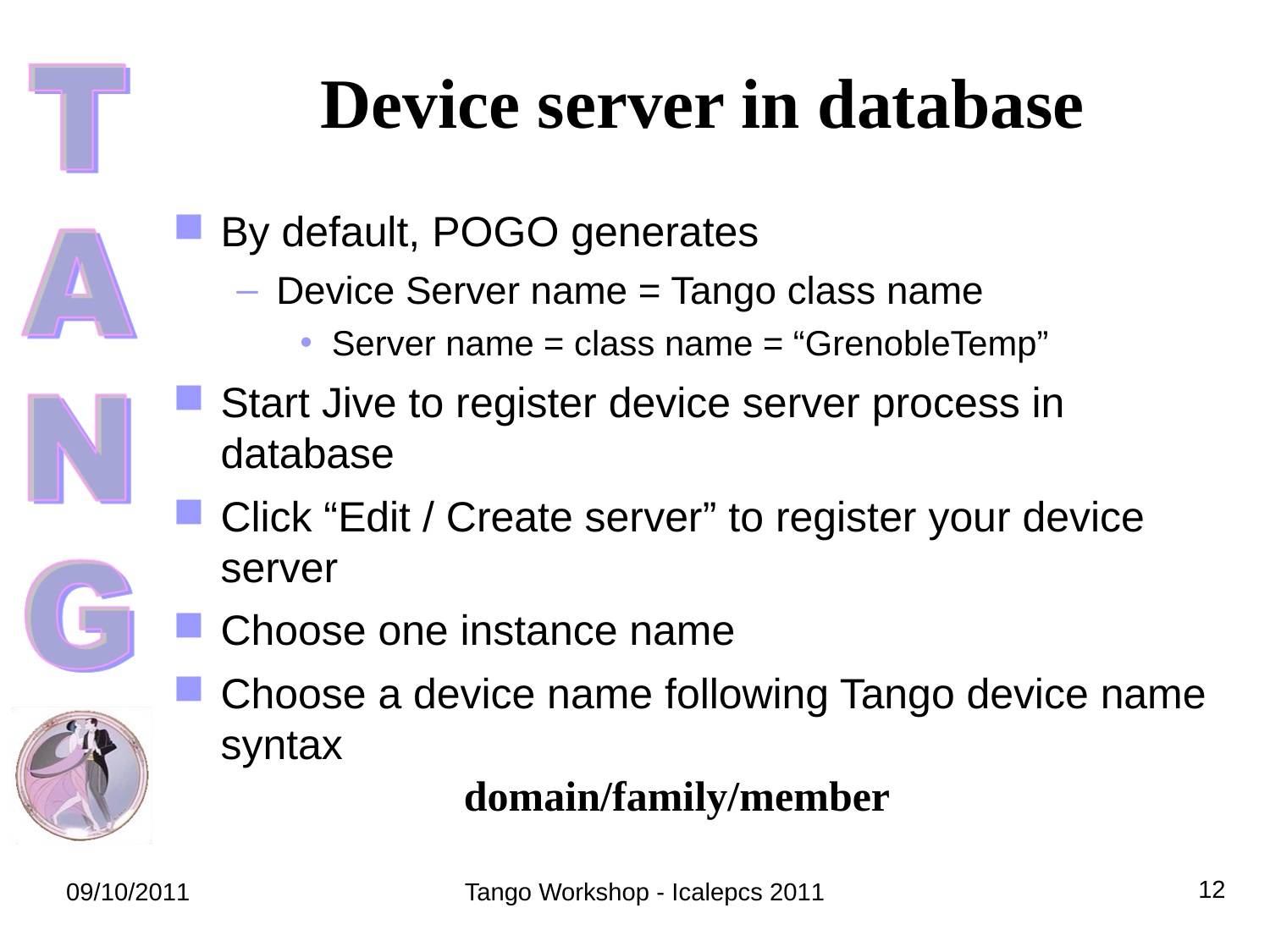#### **Device Server startup sequence**

- Connect to DB device using TANGO\_HOST env. variable (or /etc/tangorc)
- Send to DB device server executable name, instance name and Tango class
- DB returns device name list
- FOR each device(s)
	- Ask DB for device properties
	- Create device
	- Send device network connection parameters to DB

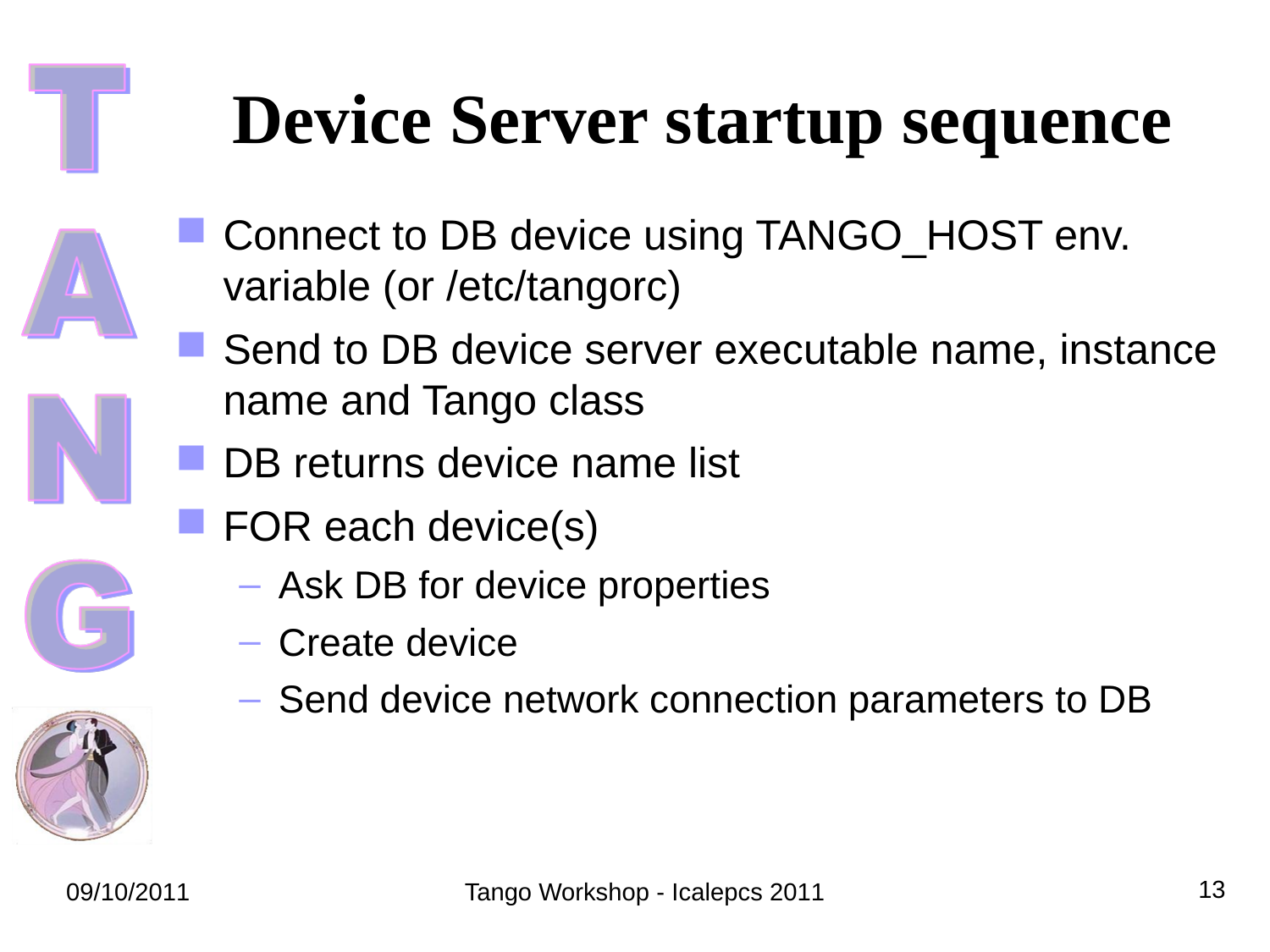#### **Client create connection**

- Connect to DB device using TANGO HOST env. variable (or /etc/tangorc)
	- **Ask DB what are the network connection parameters** for device "domain/family/member"
	- Create direct connection to the device



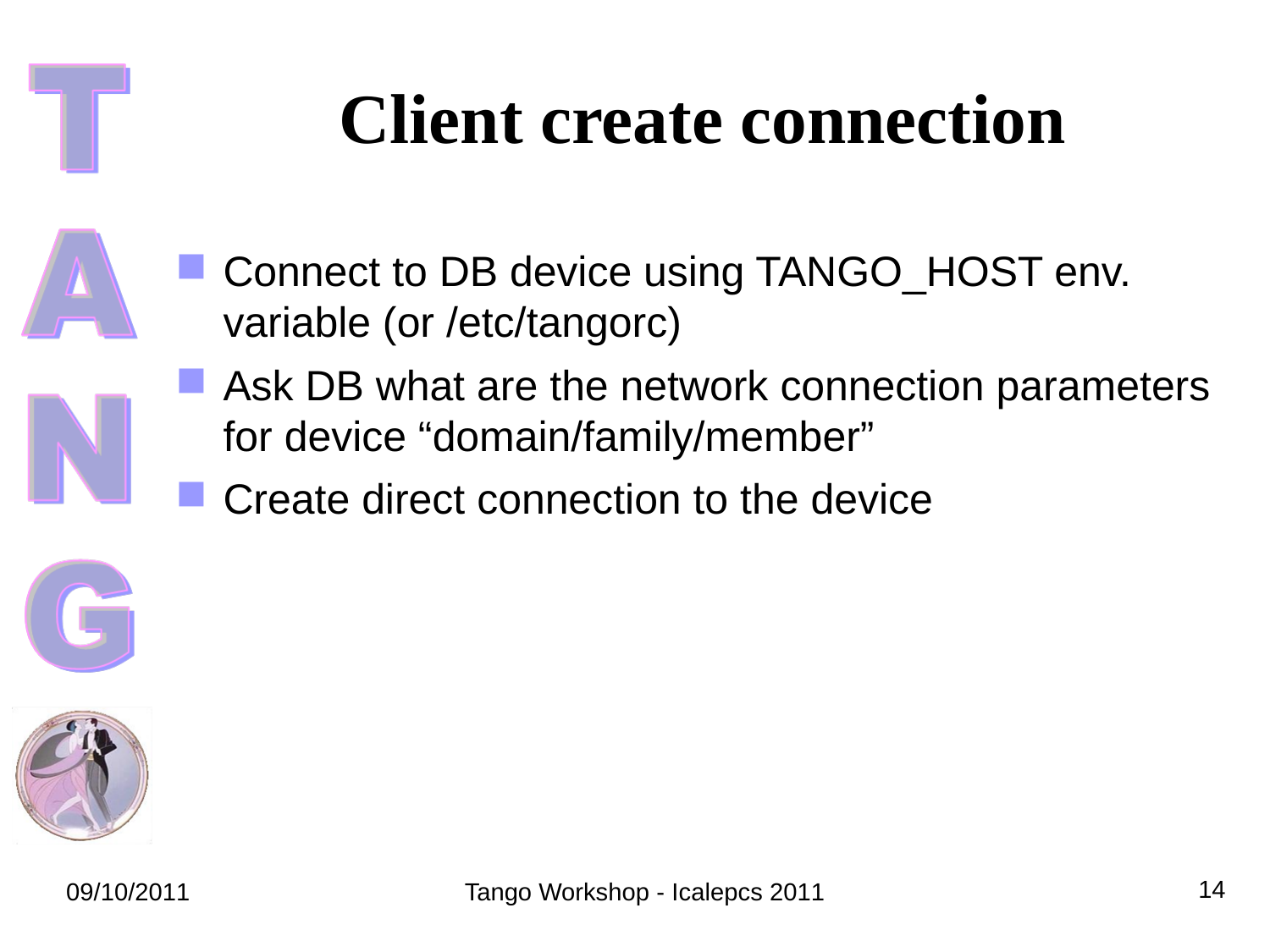# **Coding a Tango class**

- Four things to do
	- Device creation
	- Implementing commands
	- Reading attribute(s)
	- Writing attribute(s)



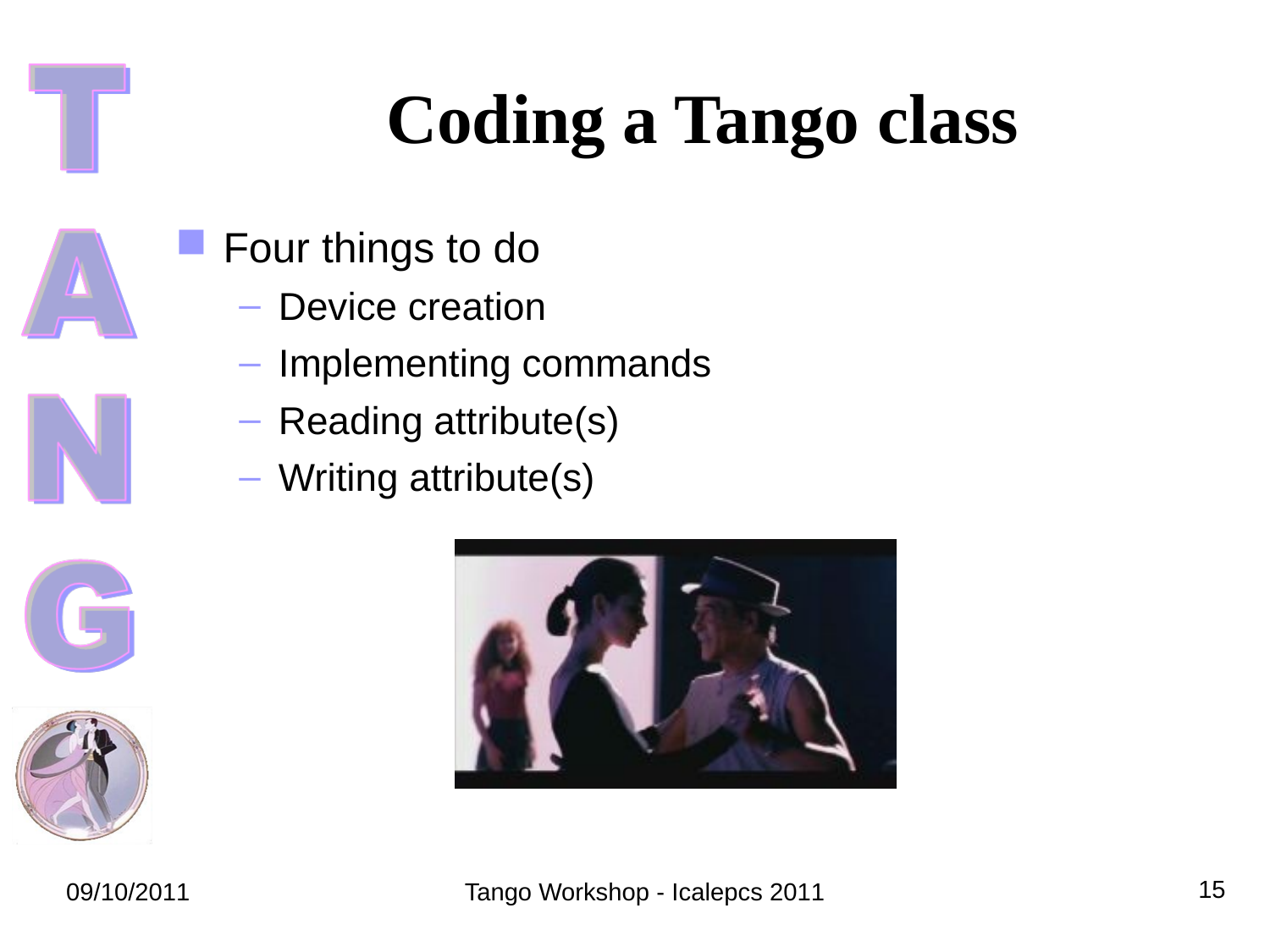# **Coding a Tango class**

- Which methods can I use within a Tango class?
	- Your class inherits from a Tango library class named Device <x>Impl
		- All methods from Device\_<x>Impl class (mapped to Python)
	- Some methods received a Attribute or Wattribute object
		- All the methods of these two classes wrapped to Python
- Doc available at [http://www.tango-controls.org](http://www.tango-controls.org/)
	- Document/Tango kernel/PyTango for Python
	- Document/Tango kernel/Tango device server classes for C++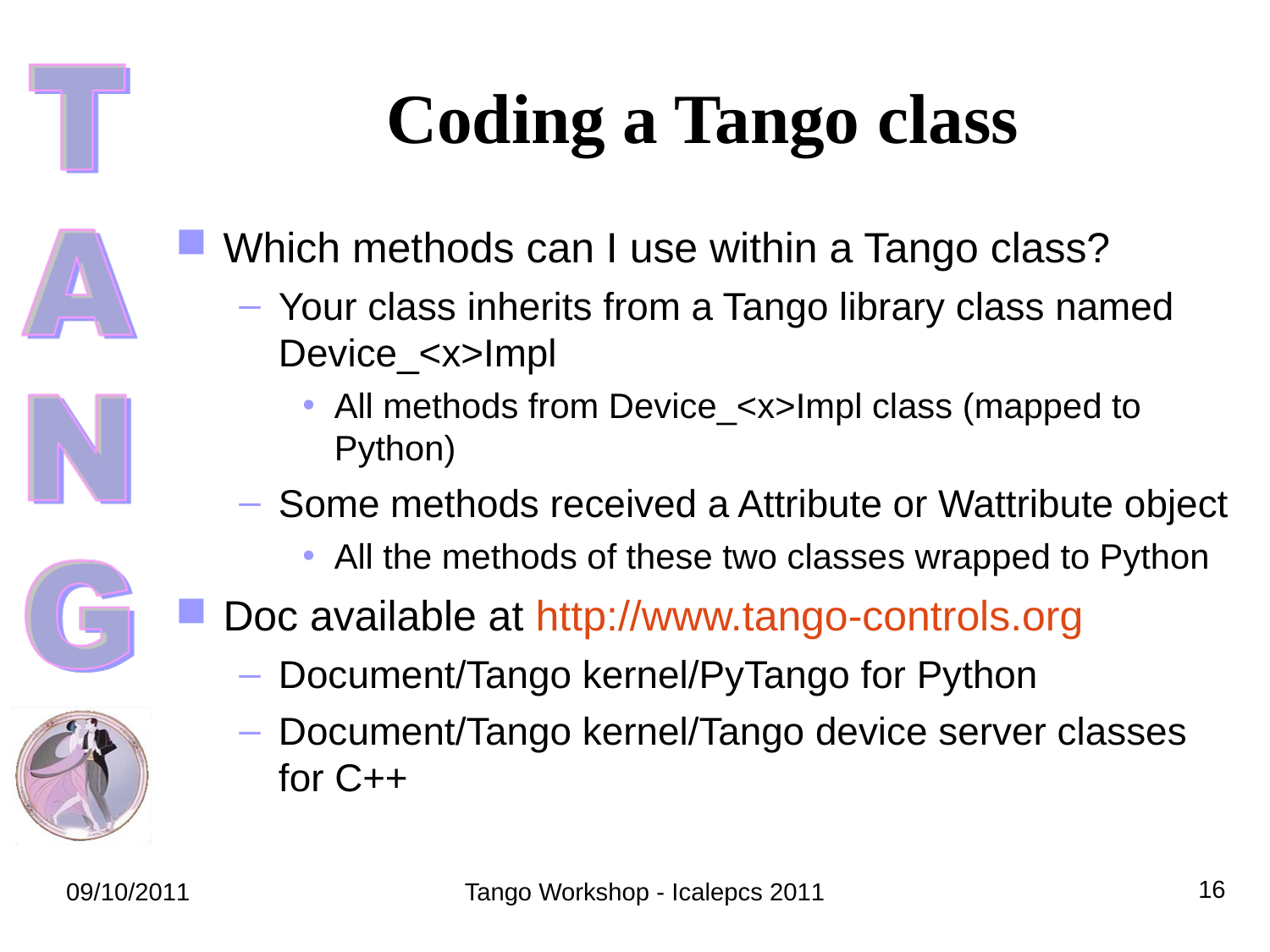# **Creating the device**

- A init device() method to construct the device
	- **GrenobleTemp.init\_device()**
- A delete\_device() to destroy the device
	- **GrenobleTemp.delete\_device()**
- All resources acquired in init device() must be returned in delete device()

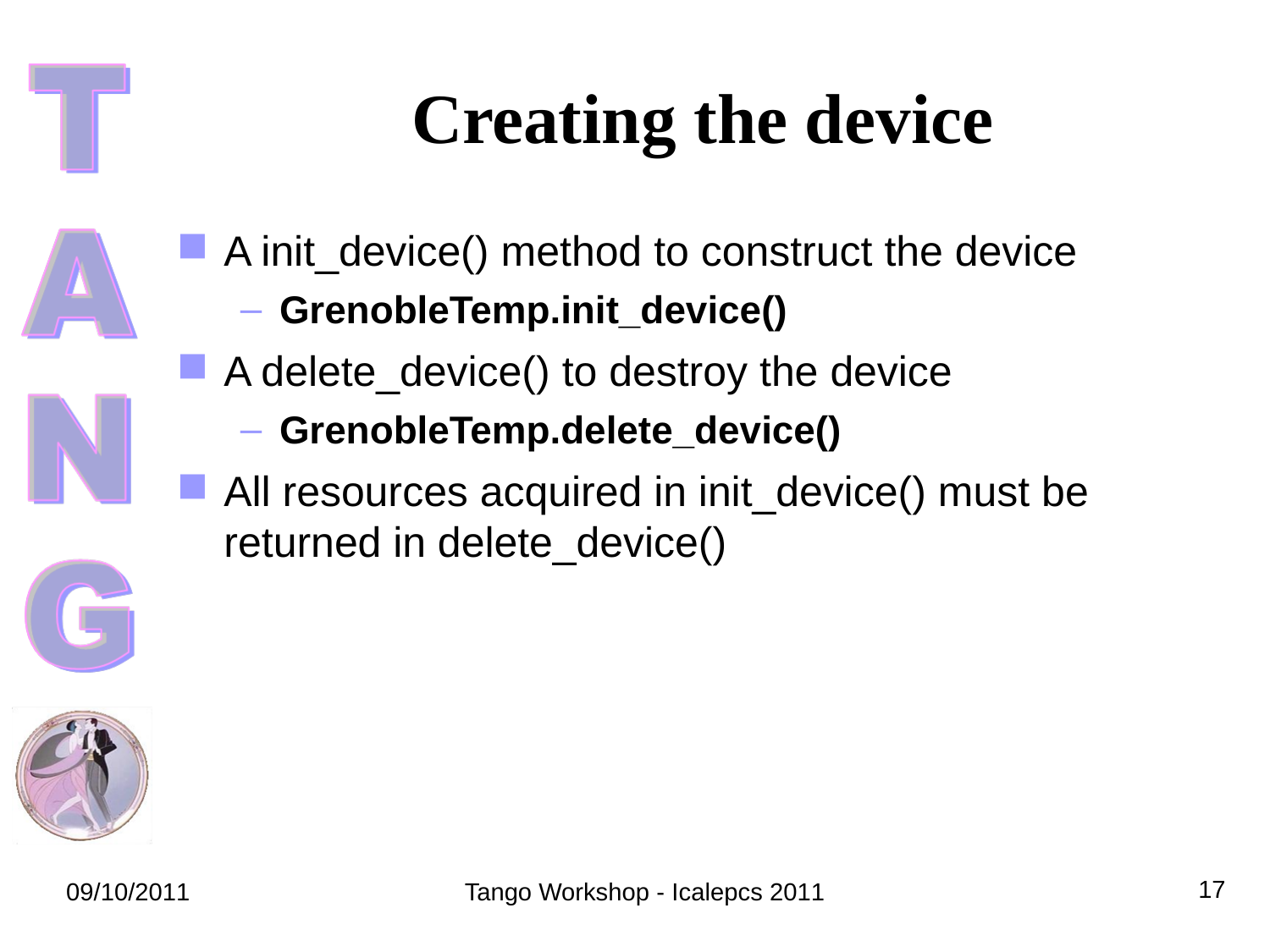# **Creating the device**

- The init\_device() method
	- Init state (and status if required)
	- Init (create) local data

| #<br>--------------------<br>def init_device(self):<br>print "In ", self.get_name(), "::init_device()"<br>self.set_state(PyTango.DevState.OFF) |
|------------------------------------------------------------------------------------------------------------------------------------------------|
| self.get_device_properties(self.get_device_class())<br>self.ser = serial.Serial(self.SerialLine,9600)                                          |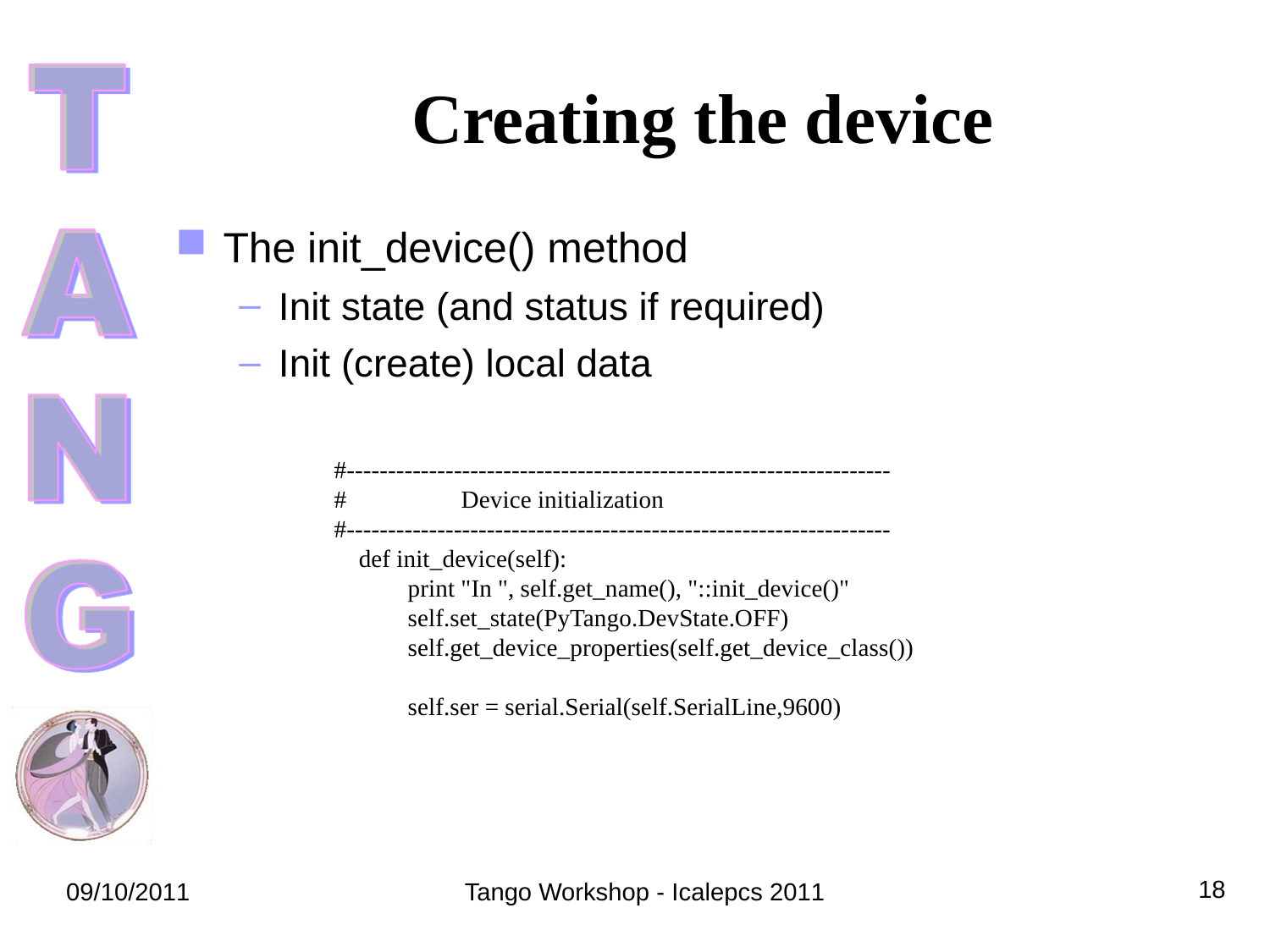# **Implementing a command**

- A hook  $\rightarrow$  always executed hook()
	- **GrenobleTemp.always\_executed\_hook()**
- If state management is needed, one is xxx allowed() method
	- **bool GrenobleTemp.is\_On\_allowed()**
- One method per command
	- **GrenobleTemp.On()**

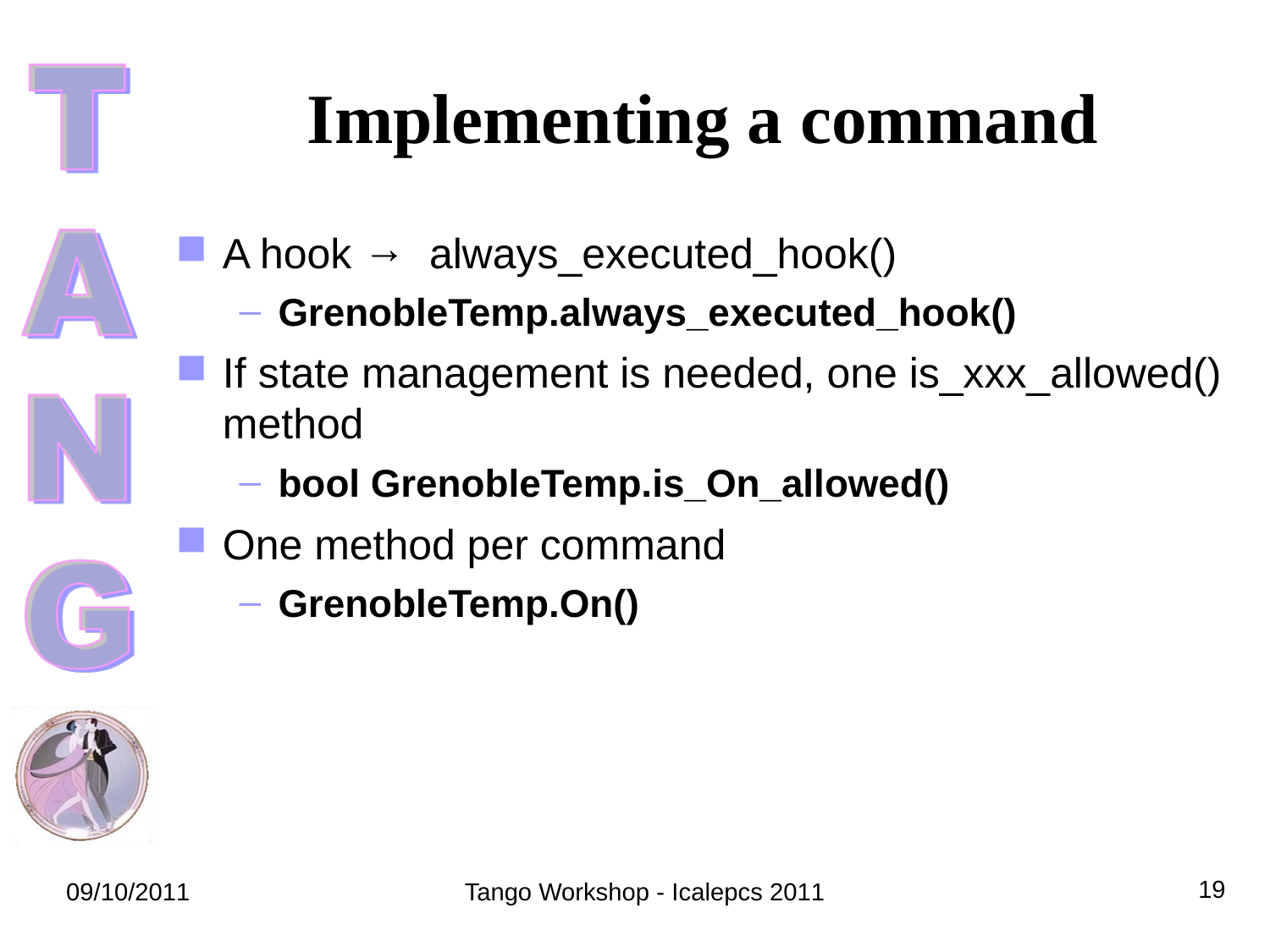# **Implementing a command** GrenobleTemp.is\_On\_allowed() def is\_On\_allowed(self): if self.get\_state() in [PyTango.DevState.ON]: # End of Generated Code # Re-Start of Generated Code return False return True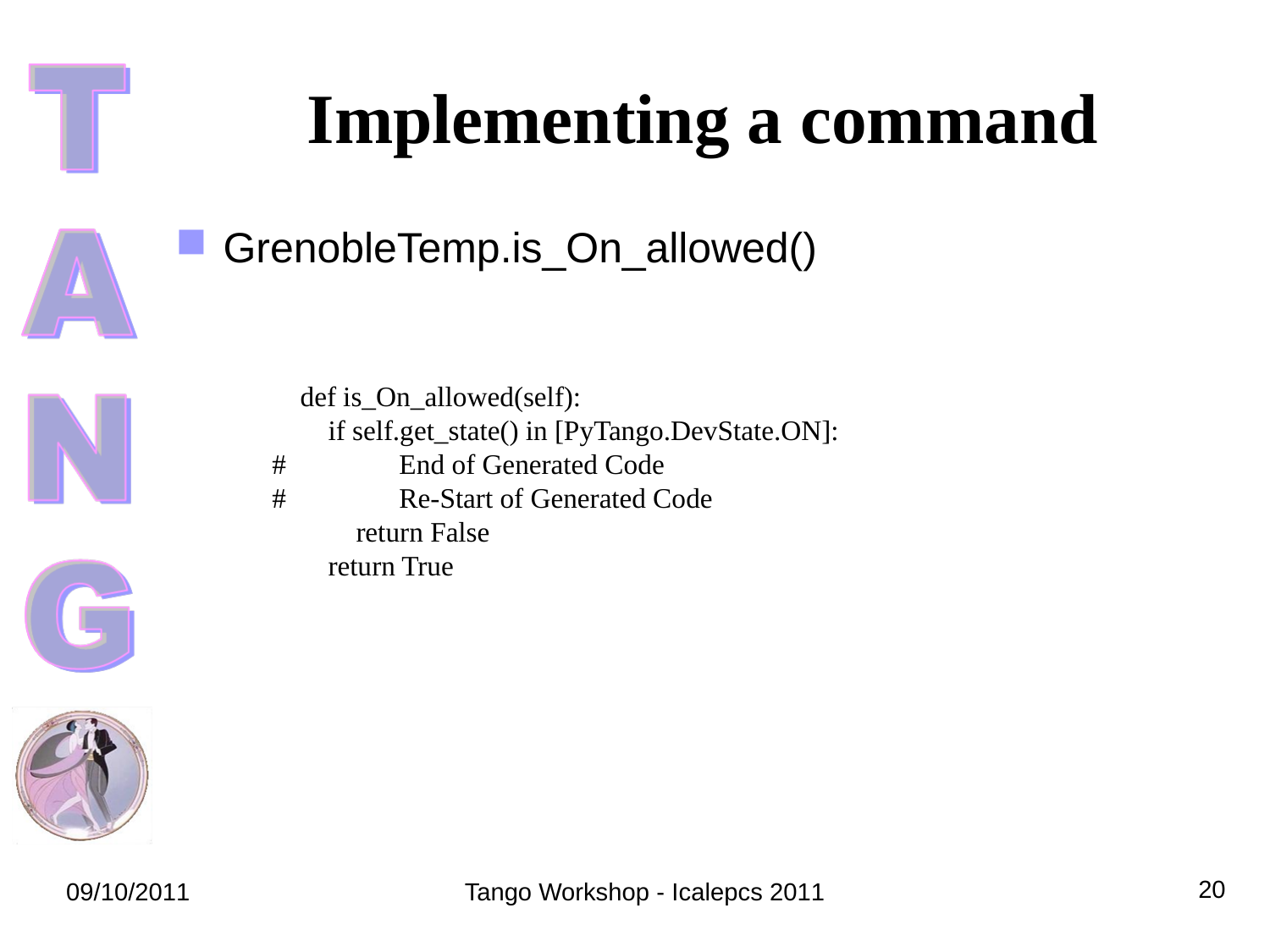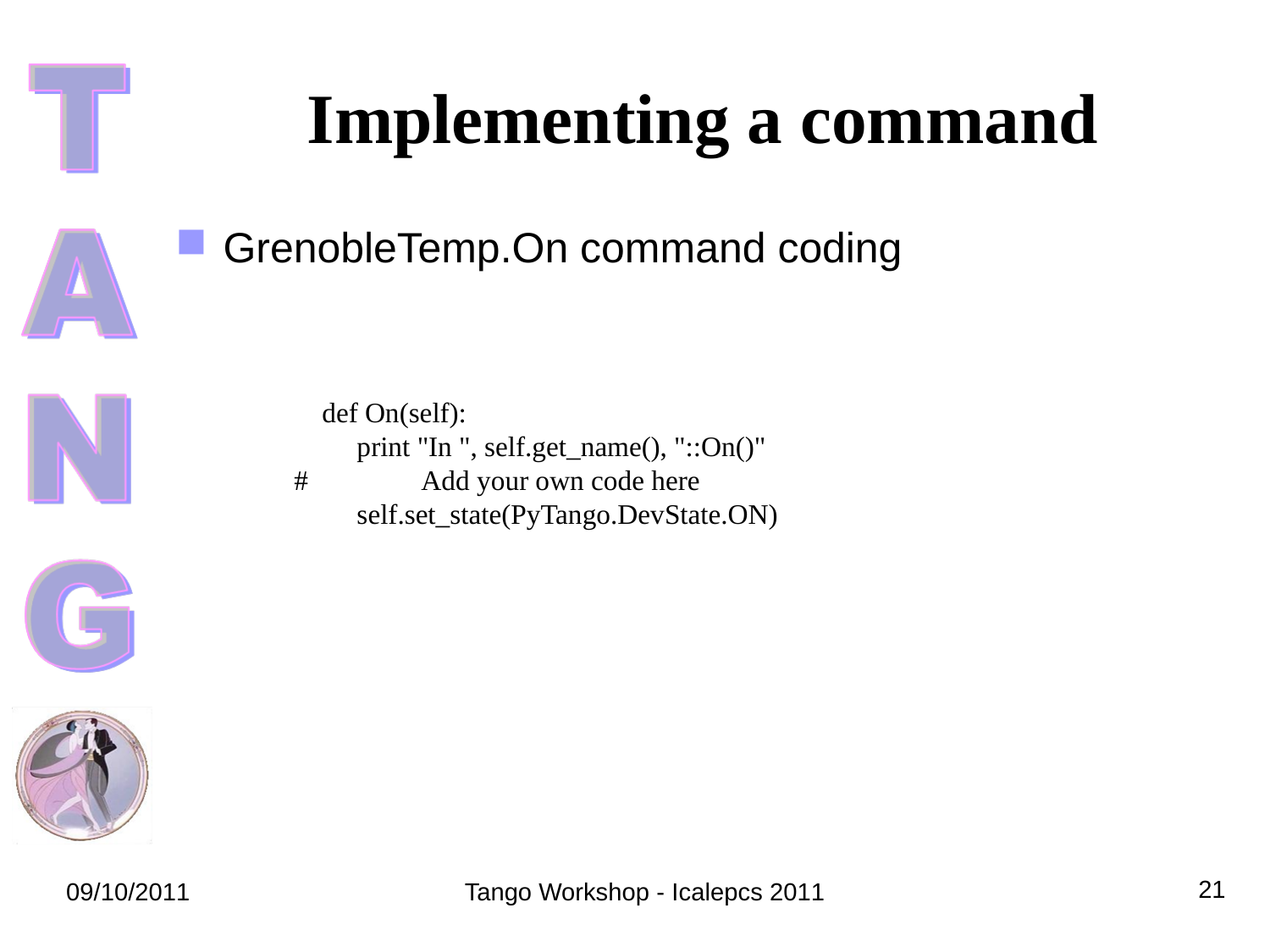# **Reading attribute**

- A hook  $\rightarrow$  always executed hook()
	- **GrenobleTemp.always\_executed\_hook()**
	- One method to read hardware
		- **GrenobleTemp.read\_attr\_hardware(data)**
		- If state management is needed, one is\_xxx\_allowed() method
			- **bool GrenobleTemp.is\_Temp\_allowed(req\_type)**
		- One method per attribute
			- **GrenobleTemp.read\_Temp(Attribute)**

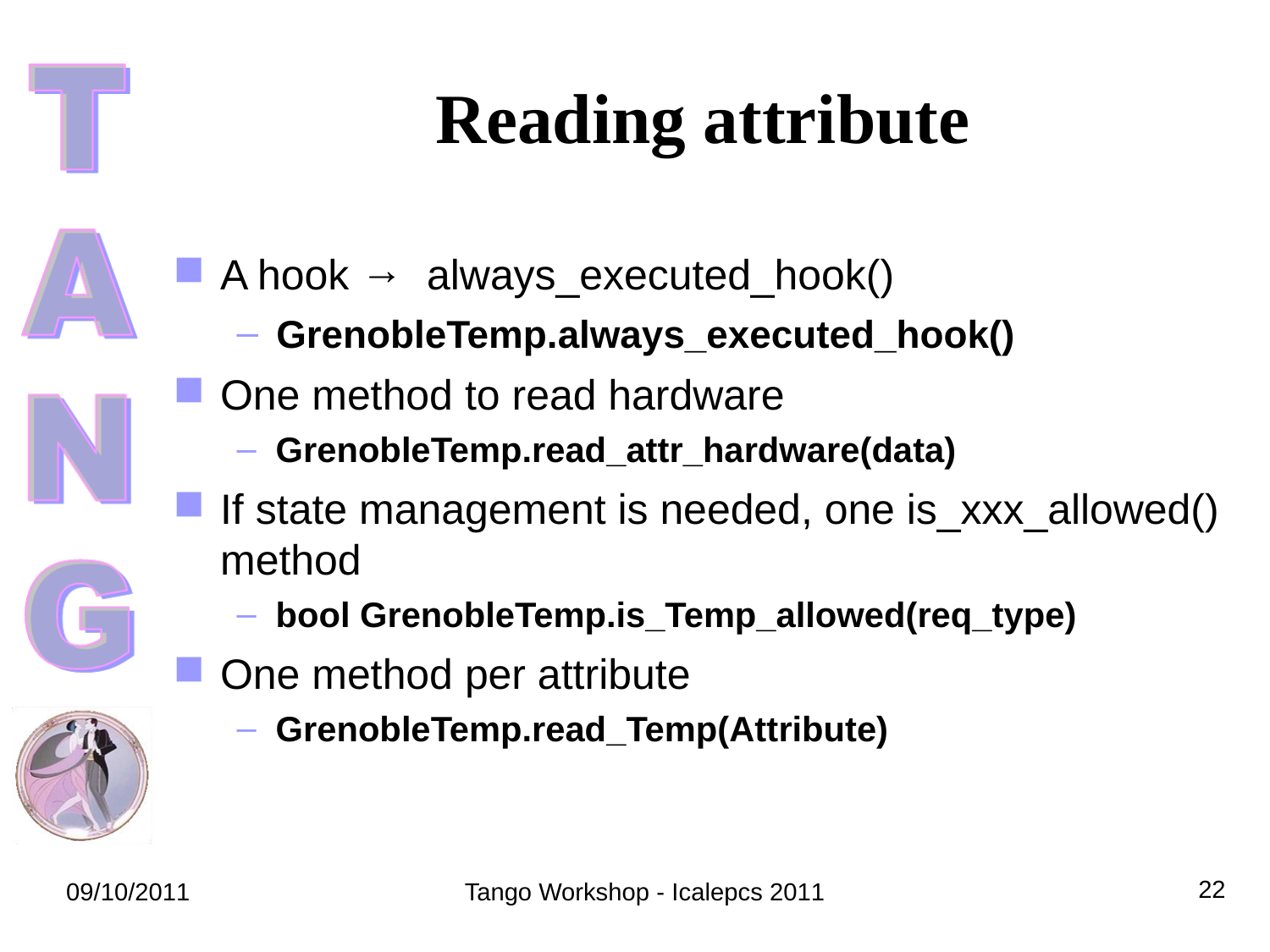## **Reading attribute**





| - #                                | Read Attribute Hardware                                |  |  |  |  |
|------------------------------------|--------------------------------------------------------|--|--|--|--|
|                                    |                                                        |  |  |  |  |
| def read_attr_hardware(self,data): |                                                        |  |  |  |  |
|                                    | print "In ", self.get_name(), "::read_attr_hardware()" |  |  |  |  |

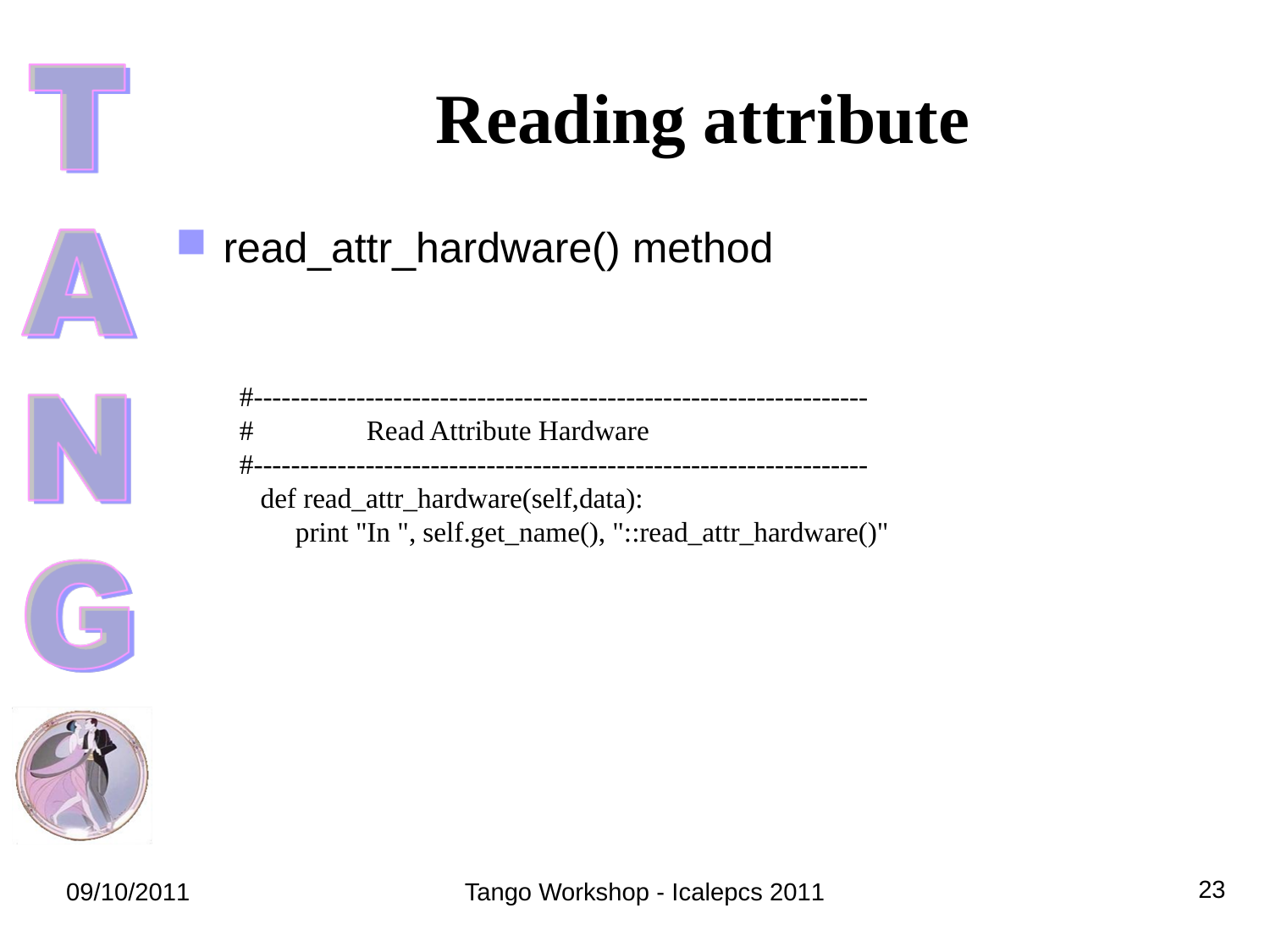#### **Reading attribute**



#### read\_Temp() method

# Add your own code here

 def read\_Temp(self, attr): print "In ", self.get\_name(), "::read\_Temp()"







 $sta = self.get\_state()$  if sta in [PyTango.DevState.ON,PyTango.DevState.OFF] self.ser.write('T')  $answer = self.ser.readline()$ stripped\_answer =  $answer.rstrip()$ 

self.debug\_stream("Temperature returned by arduino  $=$  ", stripped\_answer

try:

 attr\_Temp\_read = float(stripped\_answer) attr.set\_value(attr\_Temp\_read) except ValueError: PyTango.Except.throw\_exception("GrenobleTemp\_WrongAnswer", "Wrong answer from Arduino. Can't be converted to float","GrenobleTemp.read\_Temp") else: attr.set\_quality(PyTango.AttrQuality.ATTR\_INVALID)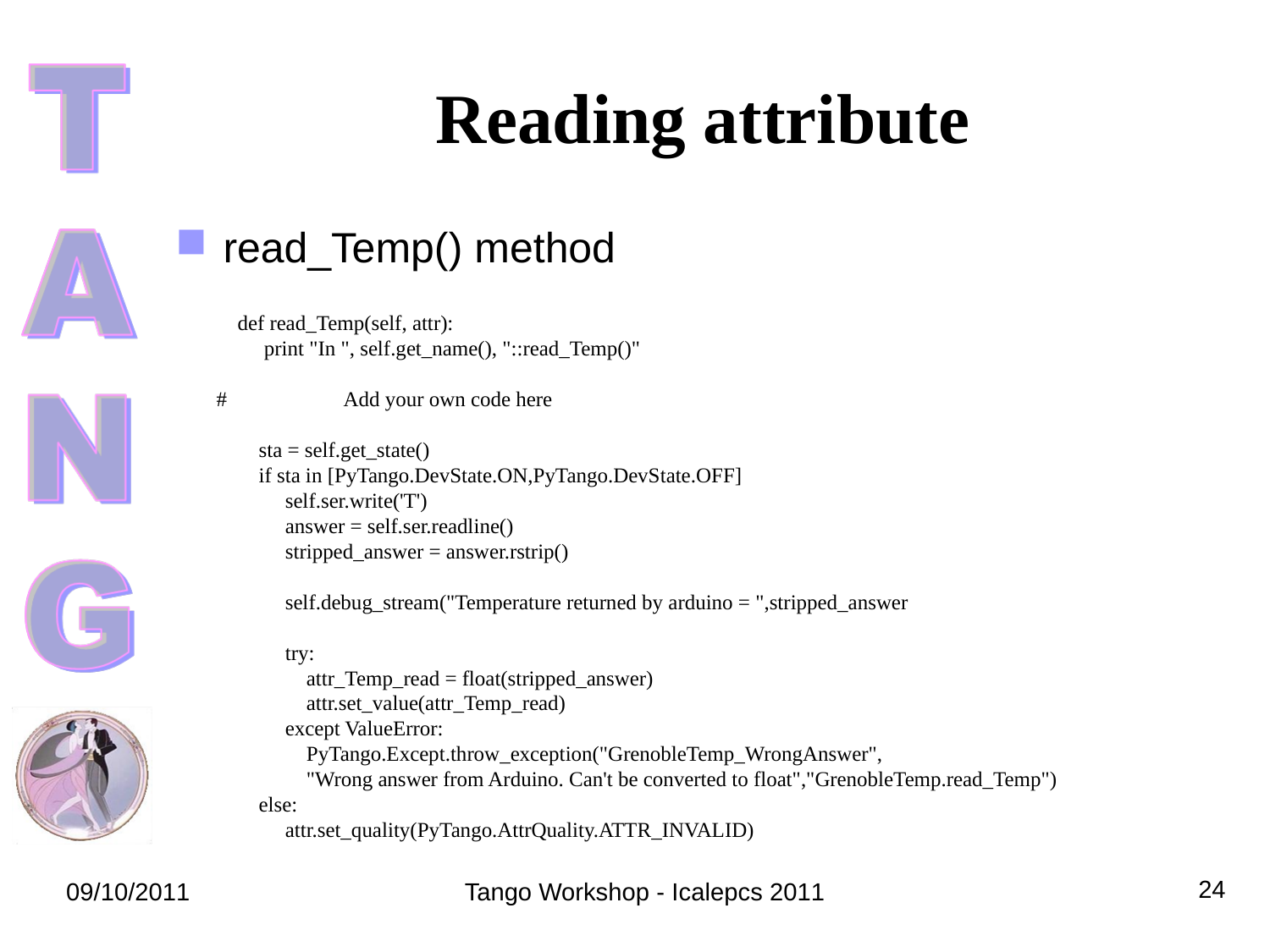# **Writing attribute**

- A hook  $\rightarrow$  always\_executed\_hook()
	- **GrenobleTemp.always\_executed\_hook()**
- If state management is needed, one is\_xxx\_allowed() method
	- **bool GrenobleTemp.is\_Temp\_allowed(req\_type)**
- One method per attribute
	- **GrenobleTemp.write\_xxx(WAttribute)**

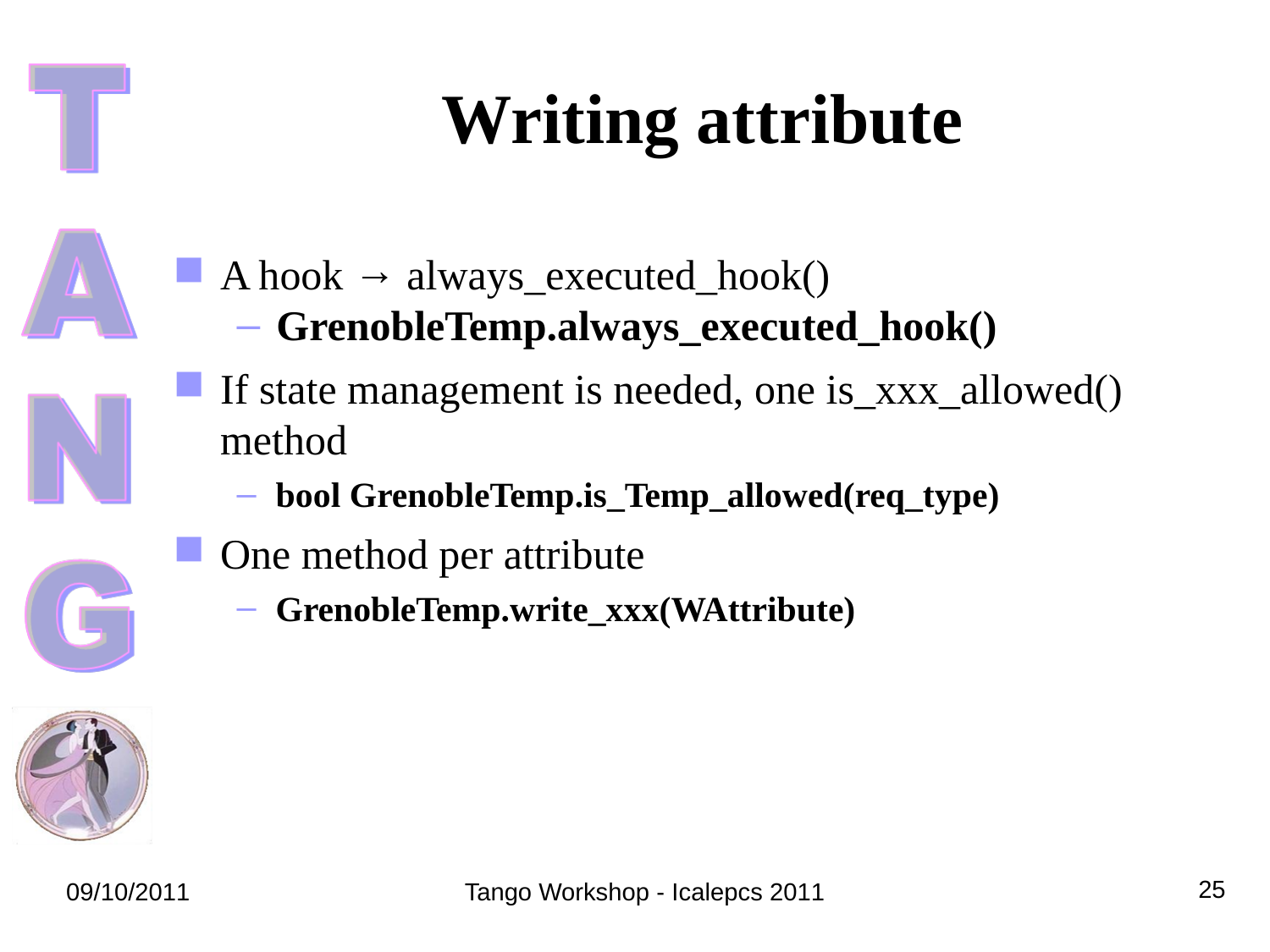#### **Writing attribute**





def write\_xxxx(self, attr): print "In ", self.get\_name(), "::write\_Speed()" data = attr.get\_write\_value()

write\_xxx() method

.....



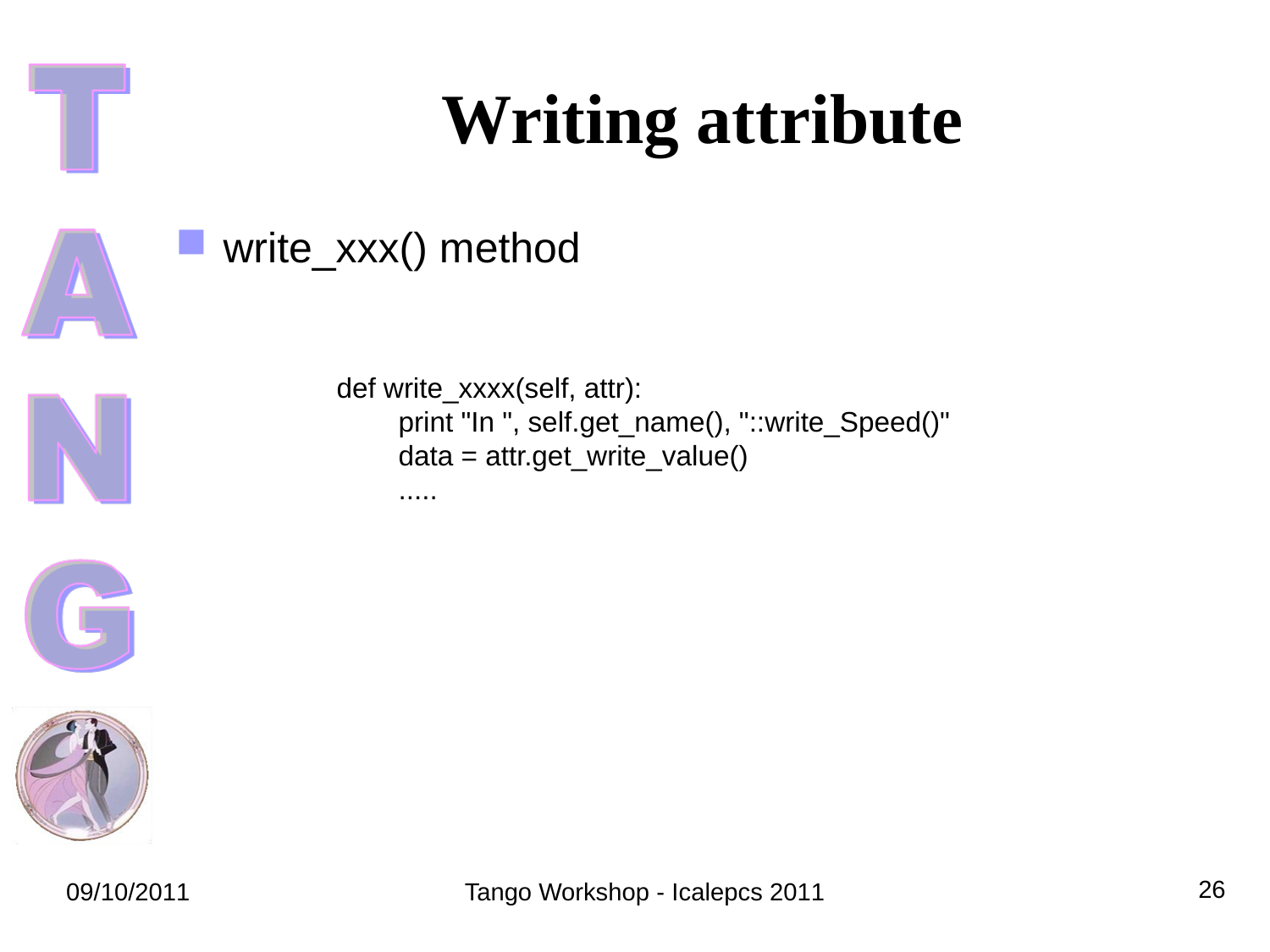#### **Tango class in C++**

- Use POGO 7 (latest release) to generate C++ Tango class
	- Support Tango class inheritance
	- Support Multi-Tango class device server
	- Based on a DSL (Xtext Xpand)

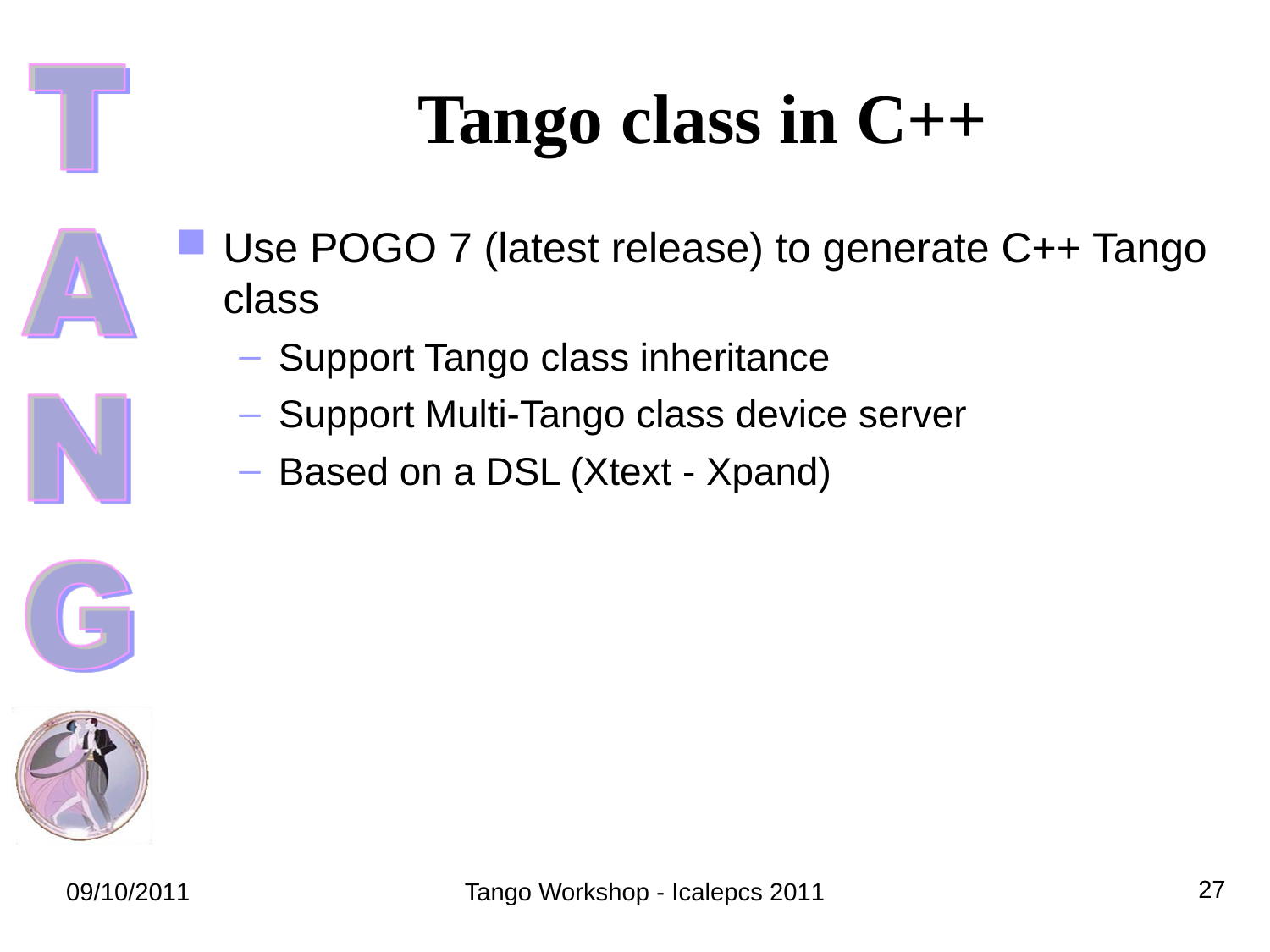# **GrenobleTemp in C++**

- Use the already existing Tango class to control serial line.
	- Available in SourceForge tango-ds project
	- Still in CVS!
		- Module name = SerialLine
	- Doc not available in pink site due to actual migration / merging task between CVS and SVN